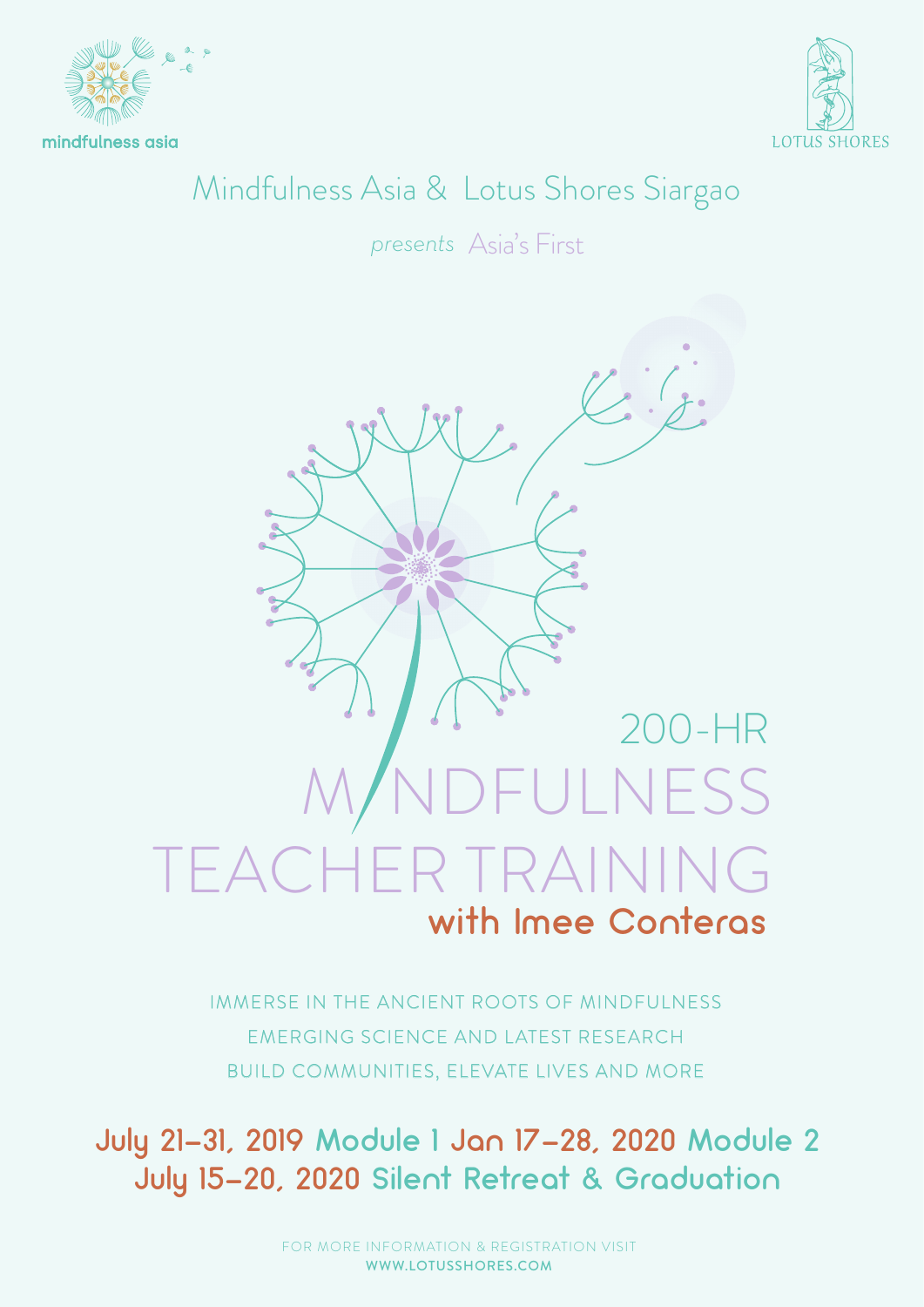# W/NDFULNESS TEACHER TRAINING



# WHAT YOU'LL LEARN

Enhance your personal and professional life Evolve with your maturing personal practice Ground in the ancient roots of mindfulness Get briefed on the emerging science and latest research Apply various mindfulness tools for specific situations and needs Deepen your yoga practice with awareness Master the art of communication to strengthen relationships Develop the confidence to create classes and course curricula Hone your facilitation skills Receive professional mentoring during the year-long training Hold a safe and inclusive space for diverse groups Build communities and elevate lives Explore mindfulness facilitation as a career path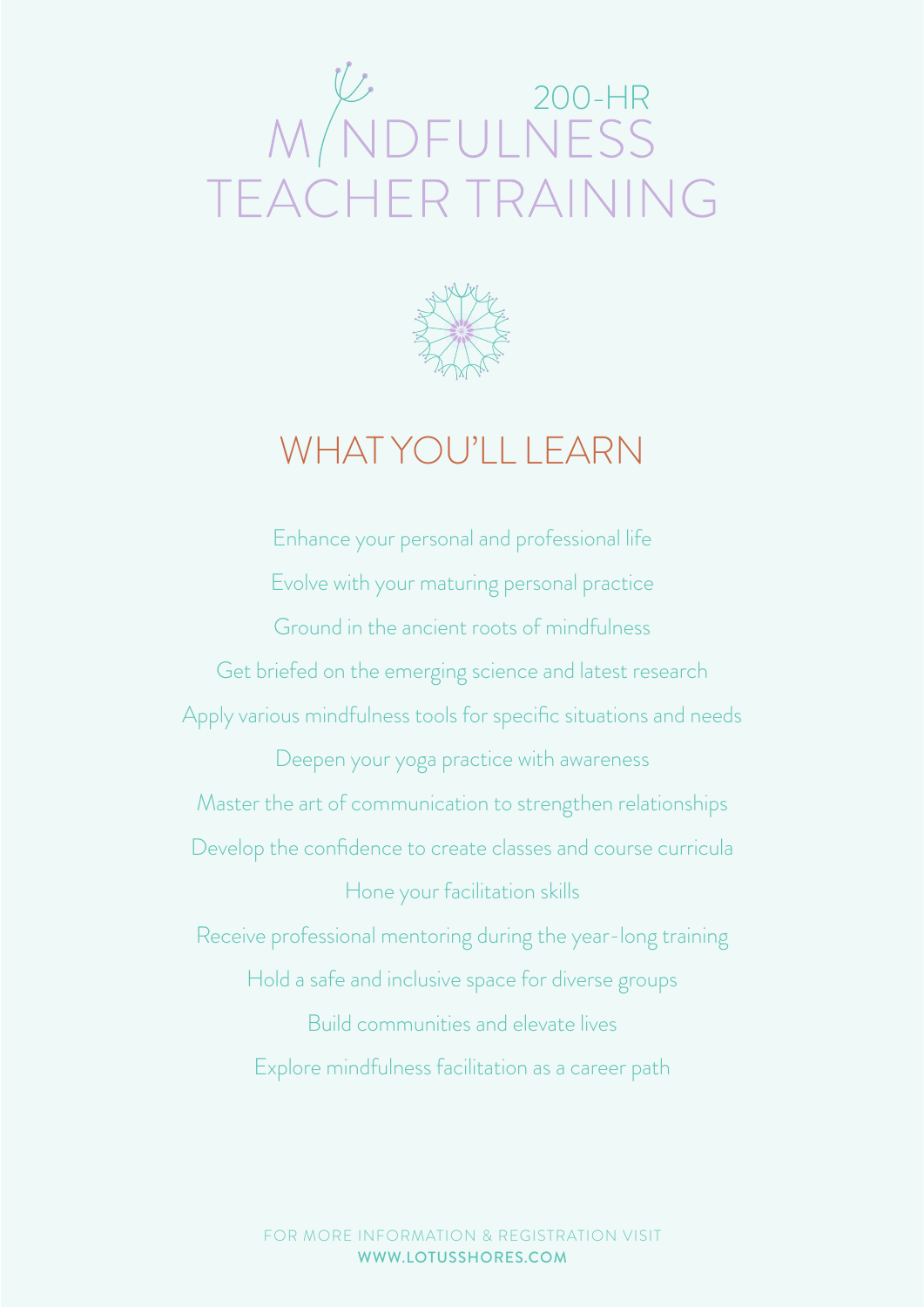# W 200-HR<br>M NDFULNESS<br>TEACHER TRAINING



### In-person trainings and retreat

July 21-31, 2019 | Module 1

Opening 10-day Mindfulness Teacher Training

The first training focuses on deepening your personal mindfulness practice, establishing relationships, building community, inspire your commitment and encourage your growth as a practitioner and teacher-in-training.

> January 17-28, 2020 | Module 2 Mid-year 10-day Mindfulness Teacher Training

The second training focuses on further deepening your personal mindfulness practice, developing the skill to design and teach curricula, learning to hold a safe and inclusive container, and building confidence as a mindfulness teacher-in-training.

July 15-20, 2020 | Graduation Retreat

Concluding 5-day Silent Meditation Retreat

This culminating silent meditation retreat grounds your learning as we individually and collectively reflect on the year as well as inspires envisioning your future as you pave your path in the present moment. You will teach an hour mindfulness class with a partner as your final observation/exam to complete your teacher-in-training requirements.

Both training modules are eleven days, ten nights, including arrival and departure day, with one day off. The silent meditation retreat is six days, five nights, including arrival and departure day. All in-person trainings and retreat will be held in Siargao Island at Lotus Shores Yoga, Surf, and Farm Retreat.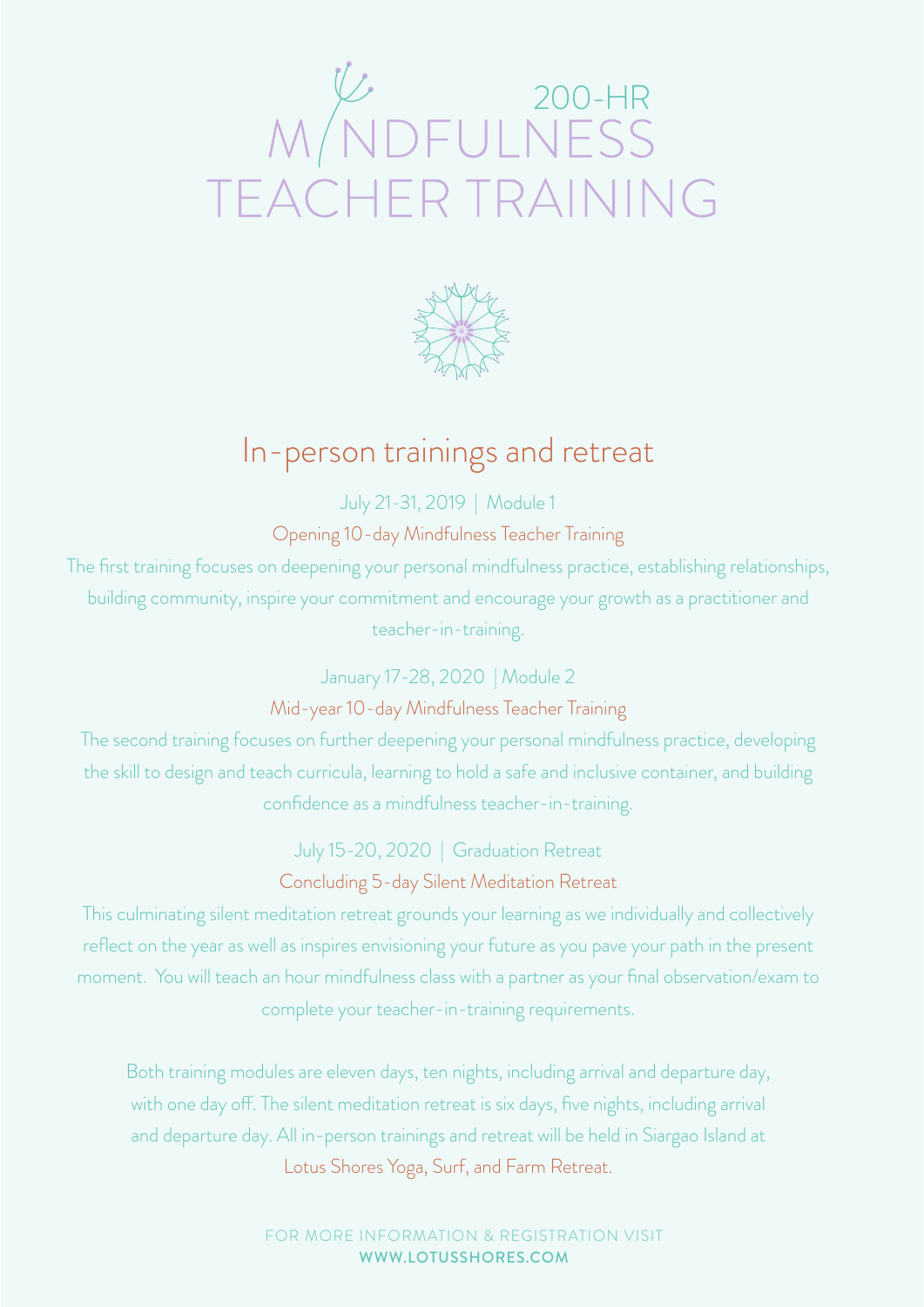# W 200-HR<br>MDFULNESS R TRAINING



# Retreat Logistics

Requirements before applying Curriculum Overview (Required reading, book list) Daily schedule Cost Getting there What to bring Accommodations Meals (Special diet requests / restrictions) Local attractions

## Prerequisites for program entry

Accepted students should have

A minimum 2 years of regular mindfulness meditation practice Attended at least 1 mindfulness meditation retreat of a minimum of 5 days with a qualified instructor. More than 1 retreat is highly recommended. Attended a mindfulness course like Mindfulness Based Stress Reduction (MBSR) Mindful Awareness Practices (MAPs) or equivalent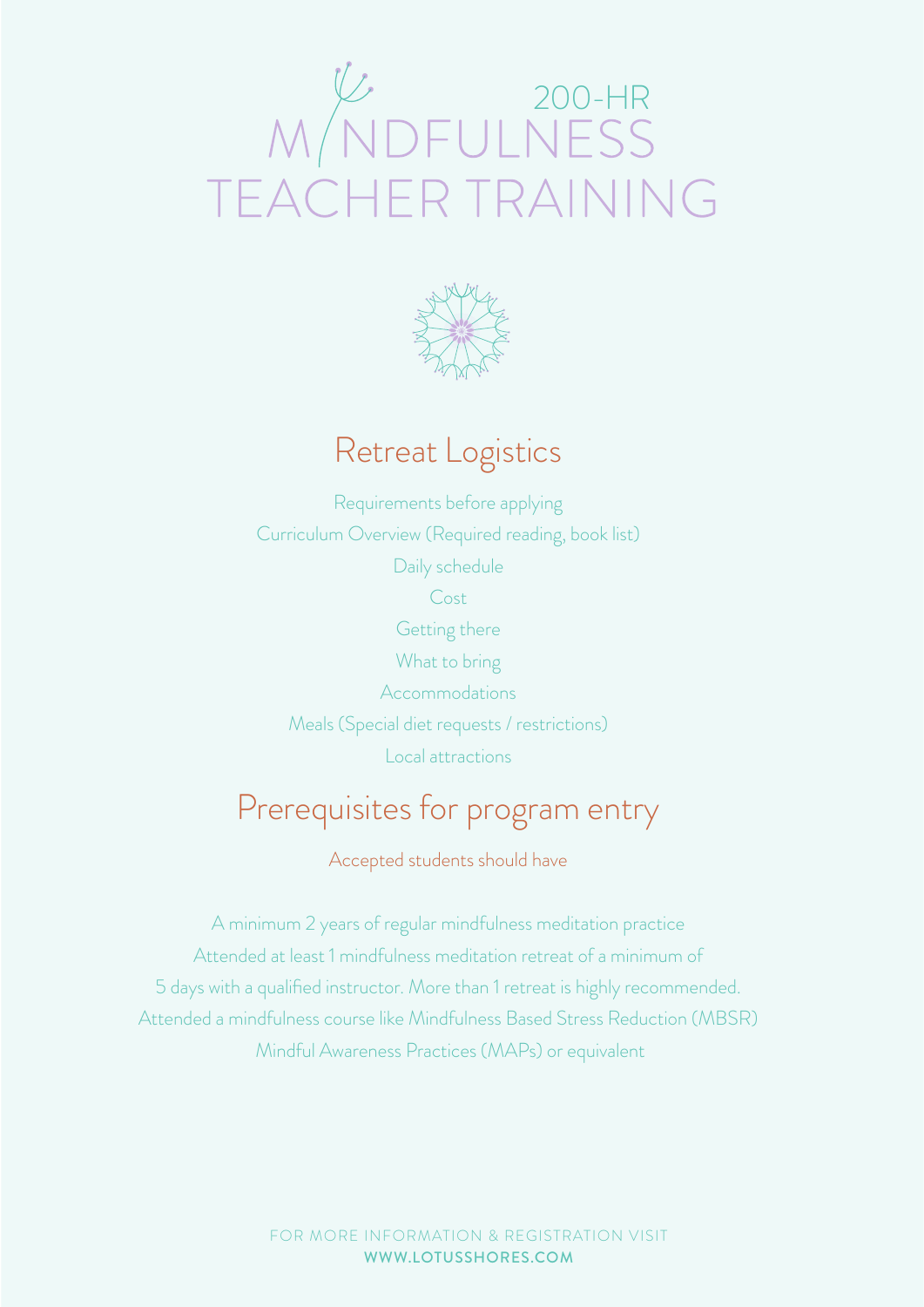# WNDFULNESS TEACHER TRAINING



## Curriculum Overview

#### REQUIRED CONTACT (CLASSROOM) HOURS

Mindfulness Studies (40 Hours) Personal Practice Maturation And Development (25 Hours) Training Methodology (50 Hours) Contemporary Mindfulness Applications (10 Hours) Cultural Competency (20 Hours) Professional Development (20 Hours)

REQUIRED NON-CONTACT (NON-CLASSROOM) HOURS Practicum Field Work (35 Hours)

RECOMMENDED ADDITIONAL NON-CONTACT (NON-CLASSROOM) HOURS: Personal Practice Maturation And Development (250 Hours) Study (50 Hours)

#### OBSERVATION AND FEEDBACK MECHANISMS:

Student teaching skills will be observed twice during the year-long training. 1. 30-minute Video (Mid-year) 2. 1-hour Mindfulness Class To Be Co-taught With A Partner (Final Observation During Graduation Retreat)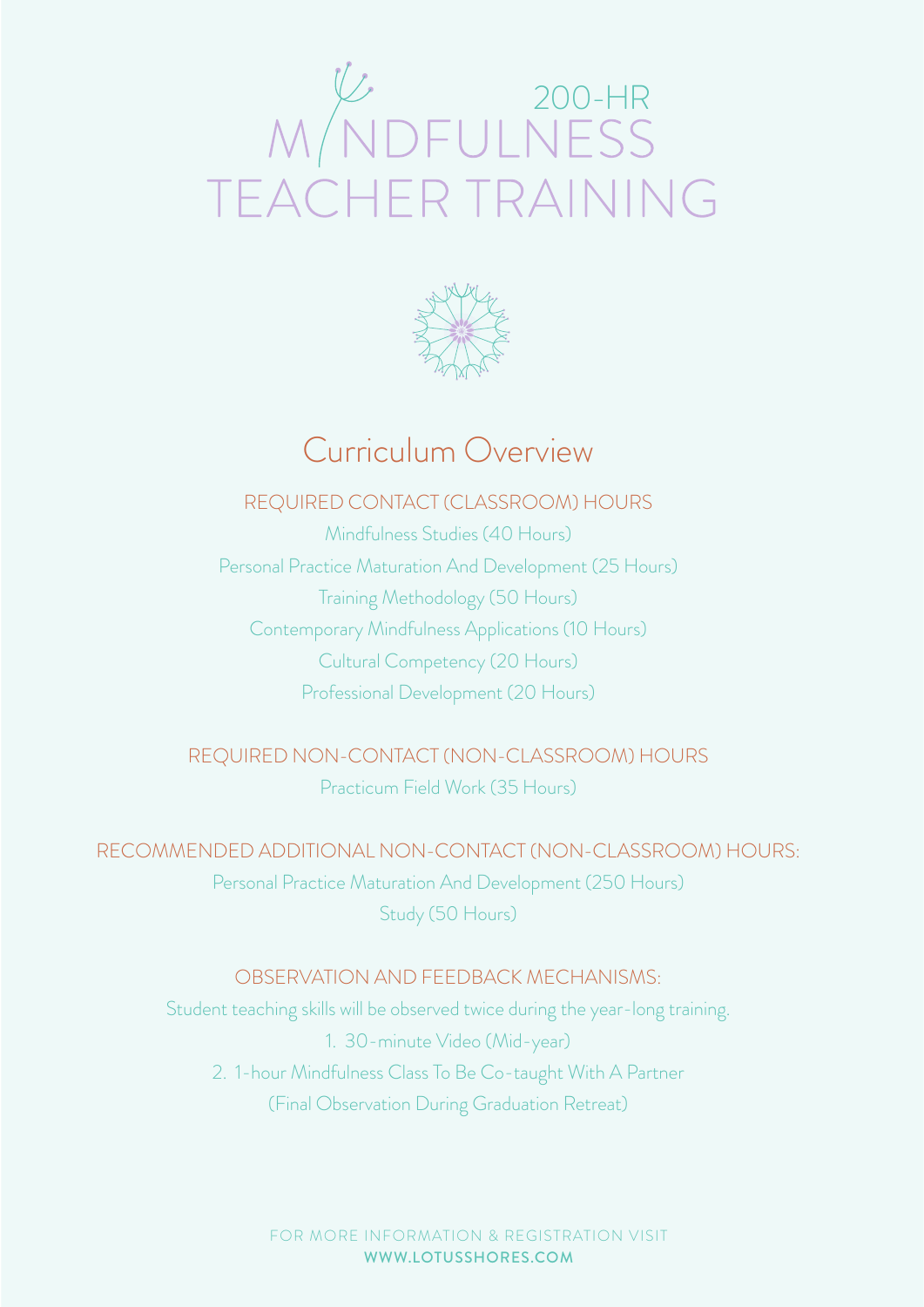# W 200-HR<br>M NDFULNESS<br>TEACHER TRAINING



# Sample Schedules

| 10-day Mindfulness Teacher Training Schedule (Modules 1 & 2) |  |  |  |
|--------------------------------------------------------------|--|--|--|
|                                                              |  |  |  |

| $6:00 - 7:30$ AM                                     | Mindful movement & meditation practice |
|------------------------------------------------------|----------------------------------------|
| 7:30 - 9:00 AM                                       | Breakfast / Personal time              |
| $9:00 - 12:00 P M$                                   | Training                               |
| 12:00 - 1:00 PM                                      | Lunch                                  |
| $1:00 - 6:00 PM$                                     | Training                               |
| 6:00 PM                                              | Dinner / Personal time                 |
| 5-day Silent Meditation Retreat (Graduation Retreat) |                                        |
| $6:00 - 7:00 AM$                                     | Mindful movement                       |
| 7:00 - 9:00 AM                                       | Breakfast / Personal practice          |
| $9:00 - 10:00$ AM                                    | Final teaching observation             |
| $10:00 - 10:45 AM$                                   | Sitting meditation                     |
| 10:45 - 11:45 AM                                     | Teaching                               |
| 11:45 - 12:30 PM                                     | Walking meditation                     |
| 12:30 - 2:00 PM                                      | Lunch / Personal practice              |
| $2:00 - 3:00 P M$                                    | Final teaching observation             |
| $3:00 - 3:45 PM$                                     | Sitting meditation                     |
| $3:45 - 4:15 PM$                                     | Walking meditation                     |
| $4:15 - 5:00 P M$                                    | Sitting meditation                     |
| $5:00 - 6:00 PM$                                     | Final teaching observation             |
| $6:00 - 7:00 P M$                                    | Dinner / Personal practice             |
| 7:00 - 8:00 PM                                       | Teaching                               |
| 8:00 - 8:45 PM                                       | Sitting meditation / Teacher feedback  |